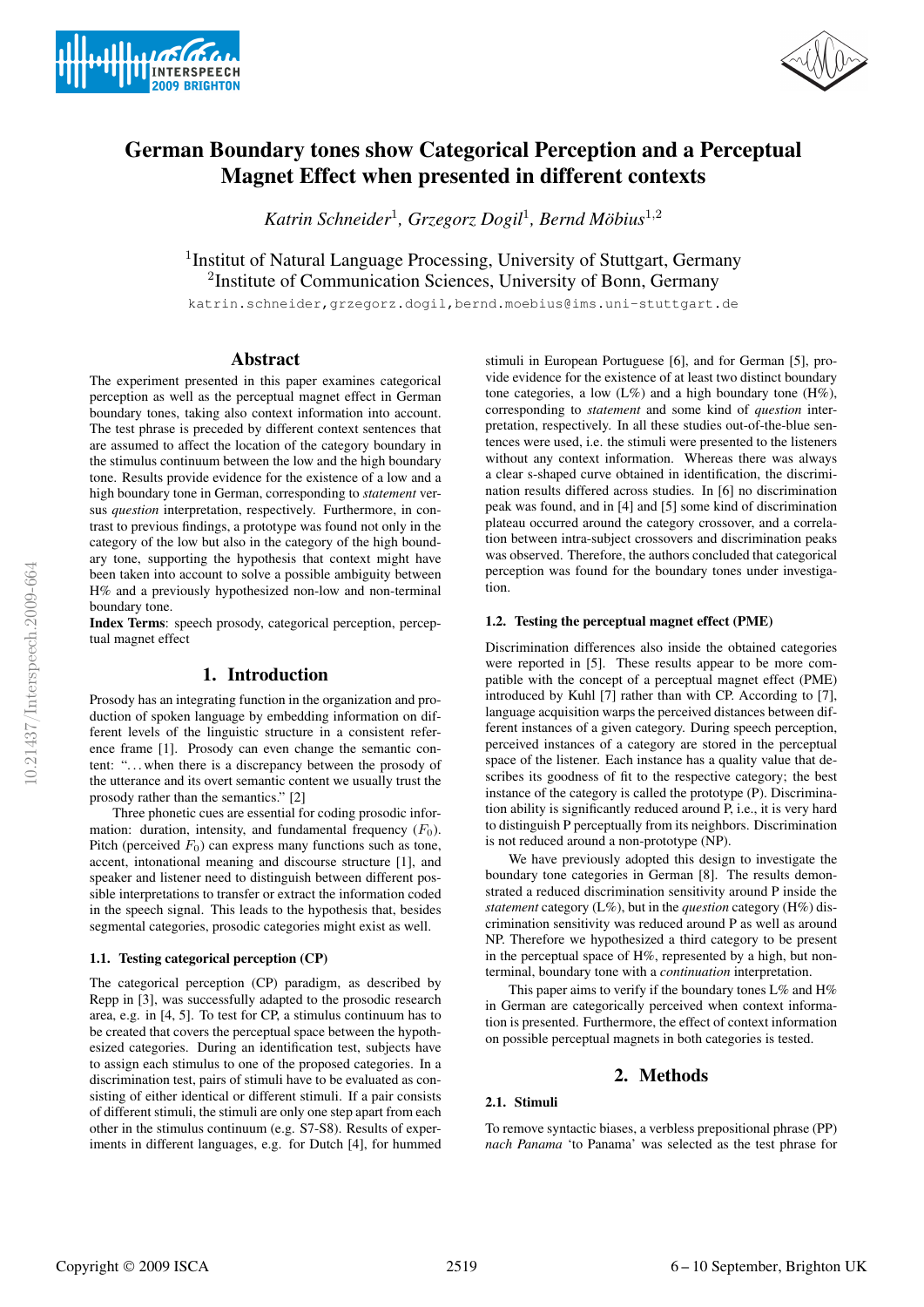the perception experiment. The PP is ambiguous between a *statement* or *question* interpretation in German. Furthermore, *Panama* is a polysyllabic noun carrying lexical stress and a pitch accent on a non-final syllable, which helps disentangle the intonational effects of pitch accent and boundary tone. A male native speaker of German produced a set of tokens of the PP, and a token that sounded maximally ambiguous between *statement* or *question* was selected as the basis for creating an acoustic stimulus continuum.

The speaker produces an average rise by 90 Hz to reach an H% and an average fall by 50 Hz to reach an L%, as measured in a larger speech corpus. These values were taken as the range for the boundary tone height, which was then divided into 11 equidistant steps of 0.338 ERB width. The ERB scale was used because it is considered to be the most satisfactory psychophysical transformation of pitch intervals in human speech [9]. Then,  $F_0$  was interpolated between the end of the first syllable of *Panama* and the new boundary tone. The PSOLA technique available in Praat was used to resynthesize the stimuli. To test around a possible P, additional stimuli were added above H% and below L% as long as they sounded natural. This procedure resulted in a set of 20 stimuli, and each stimulus was presented in 3 possible contexts:

- 1. *L% condition*: The PP is preceded by an unambiguous statement ending in a low boundary tone: *Er will verreisen. Nach Panama./?* 'He wants to make a journey. To Panama./?'
- 2. *H% condition*: The PP is preceded by the same sentence as in 1., but ended in a high boundary tone and was therefore interpreted as an unambiguous question: *Er will verreisen? Nach Panama./?* 'He wants to make a journey? To Panama./?'
- 3. *Wh L% condition*: The PP is preceded by a syntactic question containing a question particle and ending in a low boundary tone: *Was liegt da? Ein Ticket nach Panama./?* 'What is this? A ticket to Panama./?'

We hypothesized, first, that CP will be observed for the two boundary tones, L% and H%, and that PME will be found at least in the *statement* category (as in [8]); and second, that the presence of context information will affect the location of the category boundary in the stimulus continuum. Thus, if a question (marked either by boundary tone height or by a question word) is presented preceding the PP, then the boundary tone of the PP will have to be higher to be interpreted as a question than when a statement is presented as the preceding context.

# 2.2. Experimental procedure

To test the same subjects for CP as well as for PME, and because the tests for CP and for PME are identical in their identification subtest, we decided to combine both experimental designs. During all the subtests, reaction time (RT) was recorded. The subjects were encouraged to answer as quickly as possible.

The first subtest was an identification test. Subjects were asked to decide whether the PP presented after the context sentence corresponds to a *statement* or a *question*.

The second subtest was a goodness rating task, carried out separately for each context and each boundary tone category. Here the subjects were asked to decide how well a given stimulus fitted into its assigned category. All stimuli identified at better than 60% as an instance of the pertinent category were included into the rating task. Subsequently, a prototype (P) and a

non-prototype (NP) were determined for each category and each context, with P corresponding to the stimulus with the highest, and NP corresponding to the stimulus with the lowest, average rating of the category.

The third subtest was a CP discrimination test. Subjects listened to pairs of stimuli and were asked to decide whether or not the two stimuli in a pair were identical with respect to boundary tone height. As each stimulus actually consisted of 2 phrases (context and target), participants had to listen to 4 stimuli in each trial and to compare the second and fourth phrases to each other. The test was carried out separately for each context, and the difference between the stimuli within one pair, if there was a difference, was one manipulation step.

The fourth subtest was a PME discrimination test in which task of the subjects was the same as in the third subtest. However, the acoustic difference between the stimuli in each pair was larger than in the CP discrimination, viz. between 2 and 4 manipulation steps. Furthermore, one of the stimuli in each pair was always P, or NP, paired with one of its neighbors. Each context and each boundary tone category was tested separately.

# 2.3. Participants

The CP experiment was completed by 36 participants (23 females, 13 males), whereas the PME part of the experiment, including the goodness rating test, was completed only by 29 participants (17 females, 12 males). All participants were students without any specific knowledge of prosody and they were paid for their attendance. The lower completion rate for the PME part was evidently due to the demand imposed by the length of the experiment. All session combined lasted about 11 hours, and in order to minimize possible learning effects sessions were separated by weeks without testing.

# 3. Experimental results

An initial look at the reaction times (RTs) revealed some extreme values. Therefore, all outliers, i.e. all results with an RT longer than  $2 * sdev(RTs) + mean(RTs)$ , were excluded from further analyses in each subtest. Hence, all results with a RT below 3 seconds were analysed.

An interesting global result with respect to RT was that in all experimental subtests the female participants were significantly faster than the male ones. At this time, the reasons for this finding are up for interpretation.

## 3.1. Identification test

There were 3 different context sentences, 20 manipulation steps and 10 repetitions of each stimulus, yielding a total of 600 stimuli for the identification task. Stimuli were presented in randomized order in 3 sessions to keep session durations acceptable.

The results pooled for all contexts (Figure 1) as well as in each single context condition (not displayed) showed clear sshaped curves. Significant differences between the three contexts were only found in the vicinity of, but not directly at, the category crossover. As expected, the location of the category boundary shifts towards the *question* interpretation, if a question is presented as the preceding context. Interestingly, no differential effect was observed for the context question being marked by a high boundary tone vs. by a question particle.

Female participants showed a slightly, but not significantly, earlier category crossover than the male subjects. This might be due to the use of a male test voice in the experiment.

Furthermore, we found evidence that RT values can be used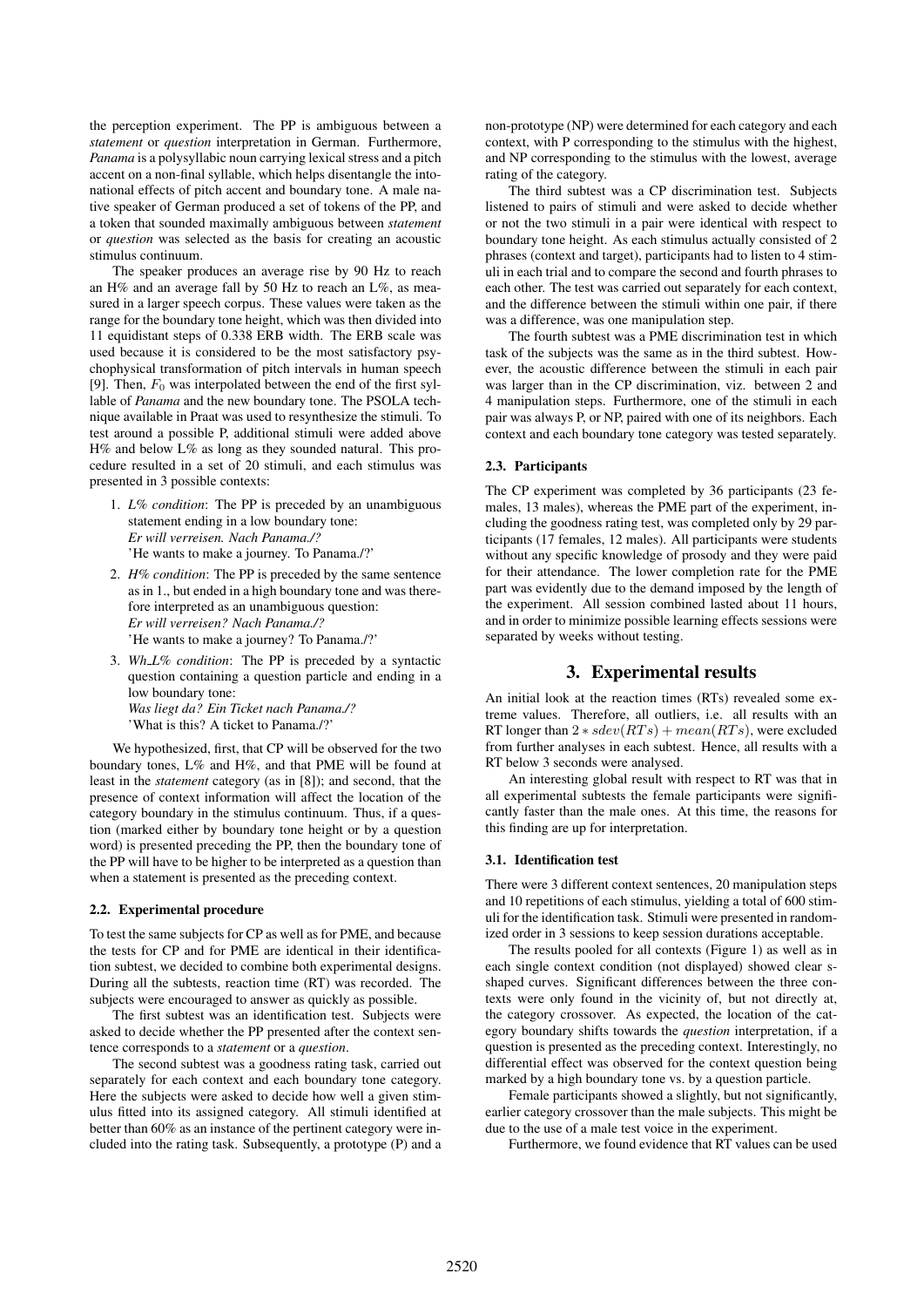

Figure 1: *Identification function for each context separately.*

as an index for the location of a category boundary between *statement* and *question* interpretation in German as there was a significant correlation between the highest RTs and the location of the category crossover for each context and for both genders.

#### 3.2. Goodness rating test

With respect to the 60% identification criterion, stimuli 1 to 10 were included in the rating for the *statement* category and stimuli 11 to 20 had to be rated as instances of the *question* category. All stimuli were repeated 10 times and presented in randomized order, split in 6 sessions with 100 stimuli each. The rating scale ranged from 1 (*very bad*) to 9 (*very good*), i.e., a higher rating corresponded to a better fit into the assigned category.

Average ratings were computed for each stimulus in each context to determine P and NP for each category and all contexts. Although there were slight context dependent differences in the location of P and NP for the *statement* category, these rating differences were small, yielding a constant correspondence of stimulus 1 as P, and stimulus 10 as NP, for this category. For the *question* category, there were no rating differences between contexts at all. Therefore, stimulus 20 corresponded to P, and stimulus 11 to the NP, of the *question* category.

#### 3.3. Discrimination test: CP design

In this task, 19 AB pairs (B stimulus has a higher boundary tone than A), 19 BA pairs, and 38 AA pairs (identical stimuli) were tested. Each pair was repeated 5 times, resulting in a total of 380 stimulus pairs in each of the contexts (2 subtests).

An order of presentation effect was found in the direction observed in our previous experiment [8], viz. discrimination is better in AB pairs than in BA pairs.

Discrimination sensitivity is relatively low and differs between contexts (Figure 2). When a statement (L% condition) precedes the PP, discrimination is better than with a preceding question (H% or Wh L% condition). Therefore, a question context, especially when the question ends in an H%, seems to impede the discrimination decision. Nevertheless, the low number of false alarms suggests that for most participants the discrimination task was feasible. In general, female subjects were worse than male ones in this task, which might again be due to the use of a male test voice.

There was a fair correlation between the crossover location



Figure 2: *CP discrimination pooled over all subjects. Vertical lines correspond to crossovers in different contexts.*

and the discrimination peak for each context pooled over all participants, and a non-significant correlation between the individual peaks and crossover locations for two of the three contexts. This finding supports the CP hypothesis for the boundary tones L% and H% in German when context information is included.

#### 3.4. Discrimination test: PME design

For both boundary tone categories, the discrimination results revealed that discrimination ability rises with increased boundary tone height difference in the stimulus pairs. However, there were subject-specific differences in the number of correctly discriminated pairs (hits) and the number of pairs that were wrongly classified as consisting of different stimuli (false alarms). Therefore, Signal Detection Theory (SDT) was applied to the analysis. According to SDT, listeners who share the same perceptual pre-condition (identical auditory threshold) can produce different results in a perception test because they use *response criteria* of different sizes [10]. On any trial, the answer of the observer is *yes* if the evidence for the signal is larger than the response criterion  $\lambda_{Center}$ , and *no* otherwise. Therefore, our data were transformed into  $\lambda_{Center}$  values, which take the hit rate  $(h)$  and the false alarm rate  $(f)$  into account:  $\lambda_{Center} = -0.5 * (Z(f) + Z(h)).$ 

The results for the *statement* category show that  $\lambda_{Center}$ values around P were significantly higher than around NP (Figure 3, black lines), indicating a significantly worse discrimination ability around P than around NP. This can be interpreted as evidence for PME in the *statement* category.

In the *question* category, only the two nearest neighbors of P and NP differ significantly in their  $\lambda_{Center}$  values from each other (Figure 3, grey lines). Although this effect is not as strong as in the *statement* category, it can be seen as evidencing PME.

# 4. Discussion

Our experimental results confirm a categorical difference between the boundary tones L% and H% in German and support the existence of a perceptual magnet in both categories.

In identification, although there were slight gender-specific as well as context-specific differences in the location of the category boundary, the clear s-shaped curves are the first indications of the existence of two clearly distinct boundary tone categories in German, i.e. a low one (L%) corresponding to *statement* and